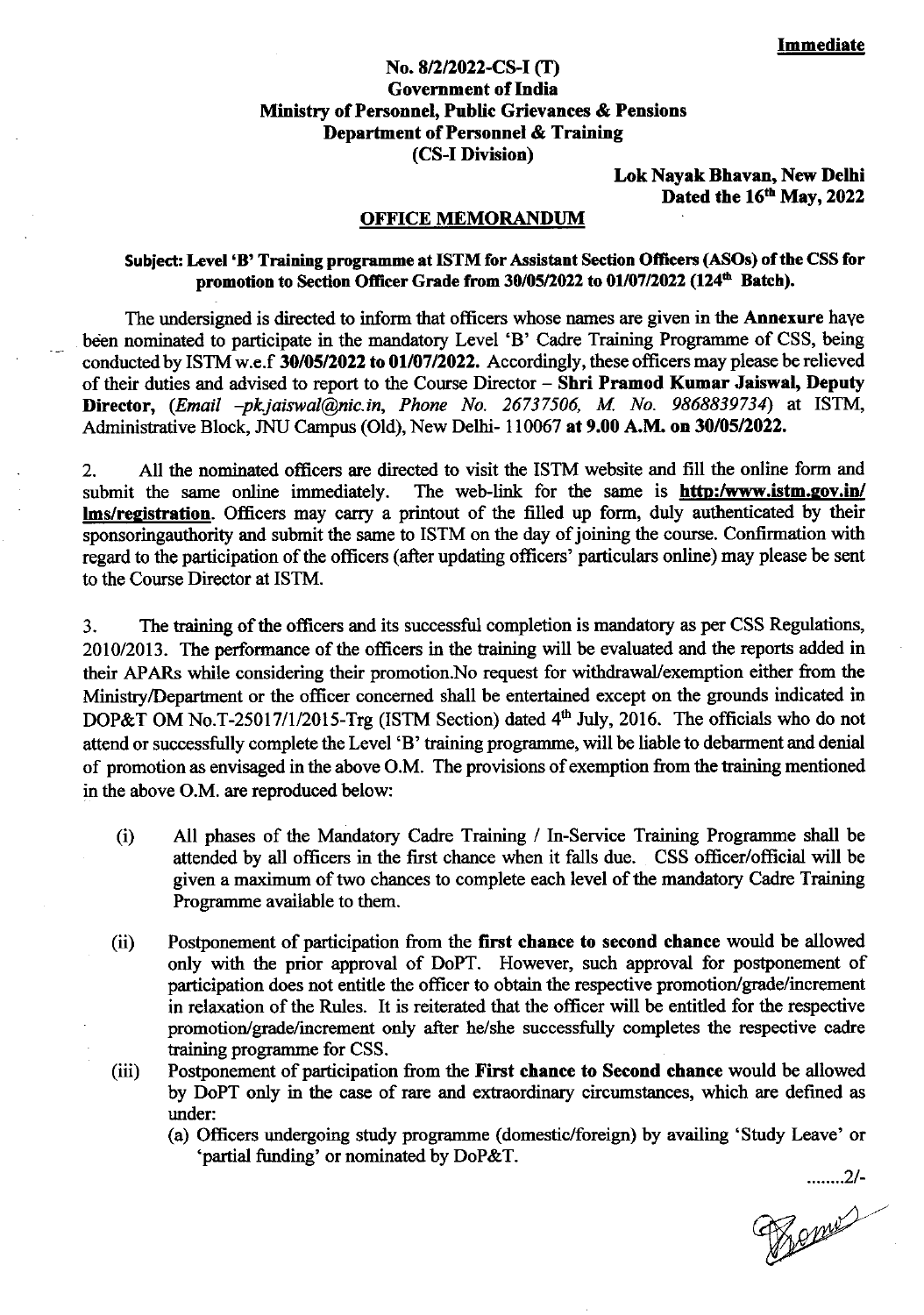- (b) Medical reasons of self or immediate family members, i.e., the officer himself/herself, his/her parents, spouse, children of the officer and parents-in-law of the Officer.
- (c) Matemity/patemity leave on the basis of medical certificate issued by AMA approved by Competent Authority.
- (d) Child care leave approved by competent authority.
- (e) Marriage of self/the children.
- (f) Offrcers on Election duty.
- (iv) CSS Officer deputed by Govemment of India to a foreign assignment may be permitted to attend the mandatory training on retum from such assignment for promotion to next grade.
- (v) Officers of CSS cadre who have less than two years of service left for superannuation as on  $1<sup>st</sup>$  July of the financial year in which the training is actually conducted, would be exempted from mandatory training.
- (vi) The officers who do not attend the mandatory training programmes even after two nominations of CS Division, shall be debarred for future training programmes under the Cadrc Training Plan.
- $(vii)$ Failure to attend any level of the mandatory training Programme in the 'two-chance window' provided would mandatorily attract the consequenoes laid down in the rules and guidelines relating to CSS services, with no exception.
- (viii) In addition, administrative action may be taken to deny grant of promotion to such debarred officers.
- (ix) In the case of officers leaving the training, in between the programme, other than on medical grounds, the entire cost of training shall be recovered fiom such officer for non-completion of training.
- (x) Authority empowered to permit postponement: The cases relating to postponement will be handled by CS Division of DOPT. The postponement from participation in the first chance may be permitted with the approval of Joint Secretary (CS Division). No postponement may be permissible beyond  $2^{nd}$  chance. In exceptional cases, Secretary (P) can give permission beyond  $2<sup>nd</sup>$  chance if the officer is not able to attend the training on a case to case basis.
- (xi) The officer nominated for training shall be relieved for training by the respective Ministries/Departments/Organisations as it is mandatory, unless exemption is granted as applicable under rules by DOPT.
- The officers who have been nominated by CS Division of DOPT under  $2<sup>nd</sup>$  chance shall attend the training compulsorily and would be deemed to have been relieved for the purpose by the respective Ministries/Department  $(xii)$

4. Henceforth, all CSS officers, will get a maximum of two nomination chances to complete the mandatory trainings at various levels. The second nomination will be considered only under the circumstances mentioned in para 2 (iii) above.

5. The aforesaid training includes study tour as informed by ISTM and officers nominated may please be advised to draw necessary TA/DA advance of Rs. 40,000/- (Forty Thousand Only) each from their respective Ministries/Departments. This amount may be sanctioned in the name of nominated officers and the same will be collected by ISTM from the participating officers.

-J-

......3/-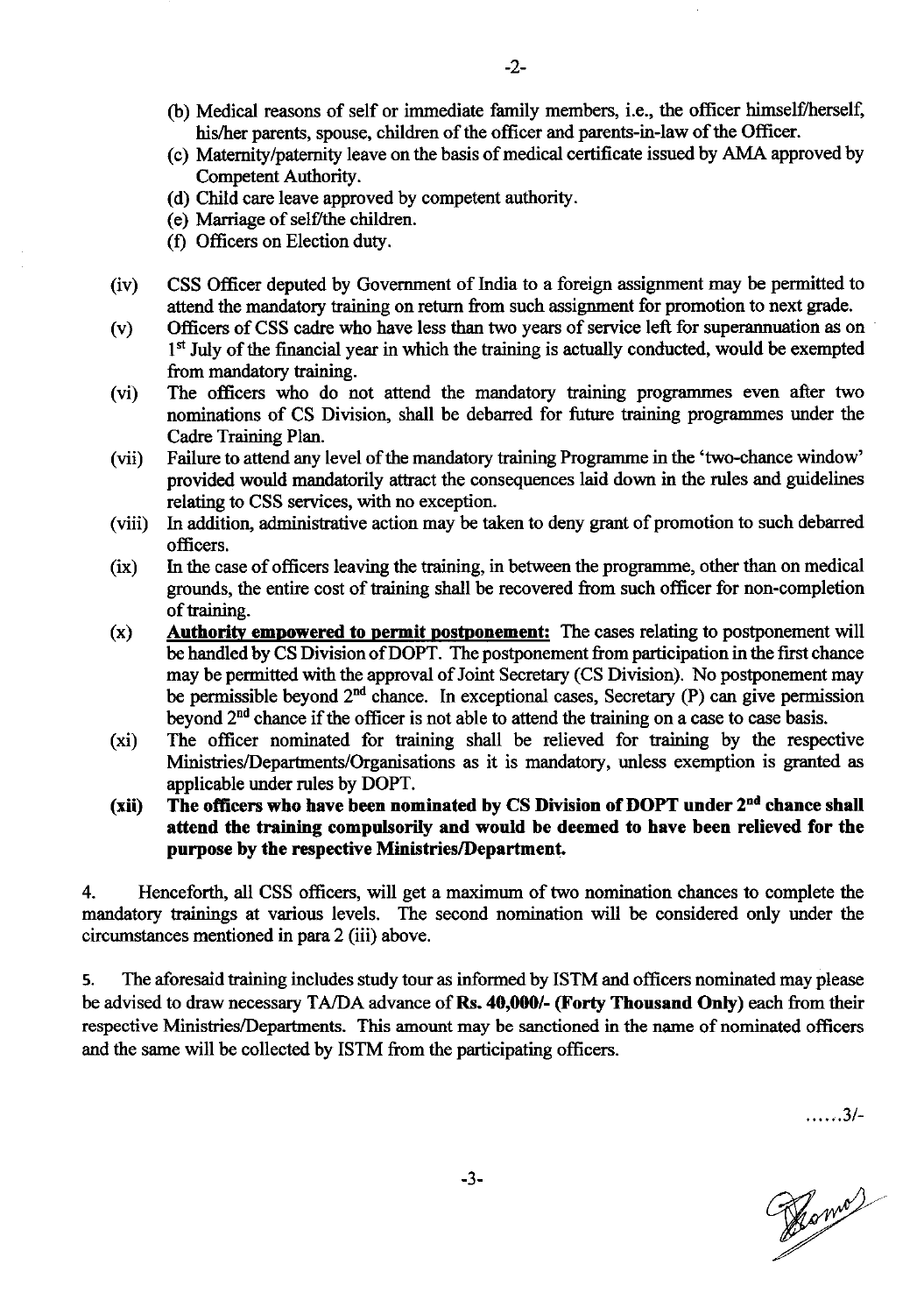6. It is clarified that vigilance clearance is not required for relieving the officers to attend the mandatory taining programme.

 $\frac{2}{2}$ 

(Zacharíah Thomas) Under Secretary to Govemment of India Telephone. :24624046 Email: zachariahthomas.edu@nic.in

To

Joint Secretary(Admn.) of the concemed Ministries/Deprrtments New Delhi.

Copy forwarded for information and necessary action to : -

- 1. The Director, ISTM, Admn. Block, Old JNU Campus, New Delhi 110067.
- 2. Shri Pramod Kumar Jaiswal, Deputy Director, (Course Director), ISTM, Admn. Block, Old JNU Campus, New Delhi. The list of officers, who report for training on 30th May, 2022 may please be furnished to this Department next day positively. Further, it is requested to kindly indicate DoB/ Rank in the participation list and results list to facilitate to easy identification of the candidates.
- 3. Training Division, Deptt. of Personnel & Training, Old JNU Campus, New Delhi -110067 -(Kind Attn: Shri Syed Imran Ahmed, DS).
- 4. Officers concemed.
- 5. US, CS-I (A), DOP&T (for information).
- 6. Hindi Section, DOP&T, North Block, New Delhi For Hindi version.
- 7. Website of this Department (www.persmin.nic.in<DOPT<CentralSecretariat<CSS<Training Nomination Circulars<Assistants)